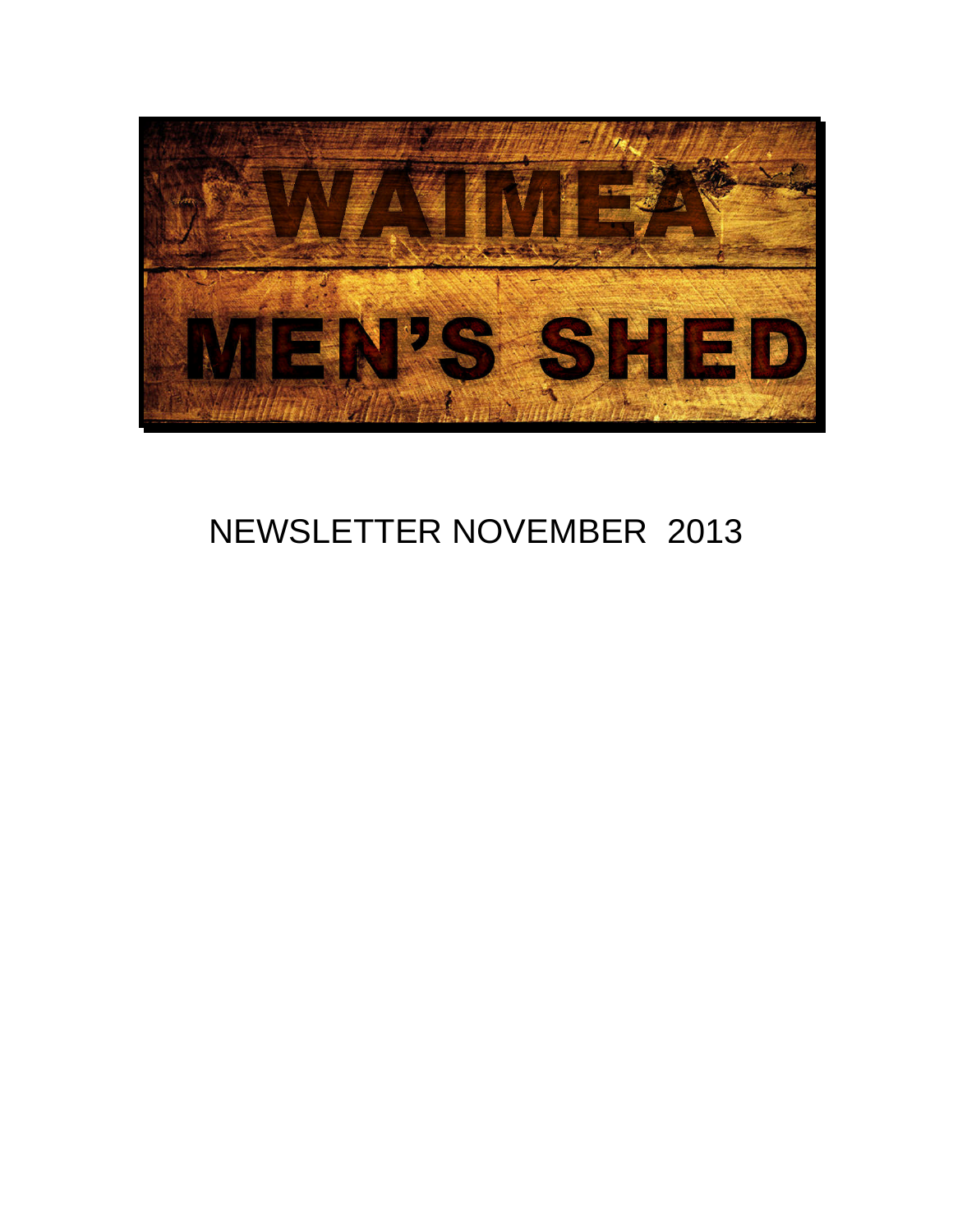## **Winter/Spring**

It has been a cold winter this year but fortunately for me I have been in the warmth of the northern hemisphere for 6 weeks. Nevertheless summer still seems to elude us as the spring drags on.

## **Finances**

## **\$3000 from the TDC.**

We continue to pursue sources of finance and we were very grateful to receive \$3000 from the TDC recently. This money has been tagged for the enclosure of the area on the south side of the shed.

**\$1500 from Network Tasman Trust:** To assist with the electrical wiring of the Engineering shed.

Application has also been made to the Canterbury Community Trust. No reply has been received as yet on this.

# **Bee boxes**

Work on the bee boxes is now complete and is producing a steady stream of income. The ingenuity of those who have created the machining system that produces these boxes is a continuing source of amazement to all of us on the sidelines. Just shows what latent talent there is in the Men's Shed. The club is very grateful to those who helped on this project.



Processed bee boxes awaiting shipment.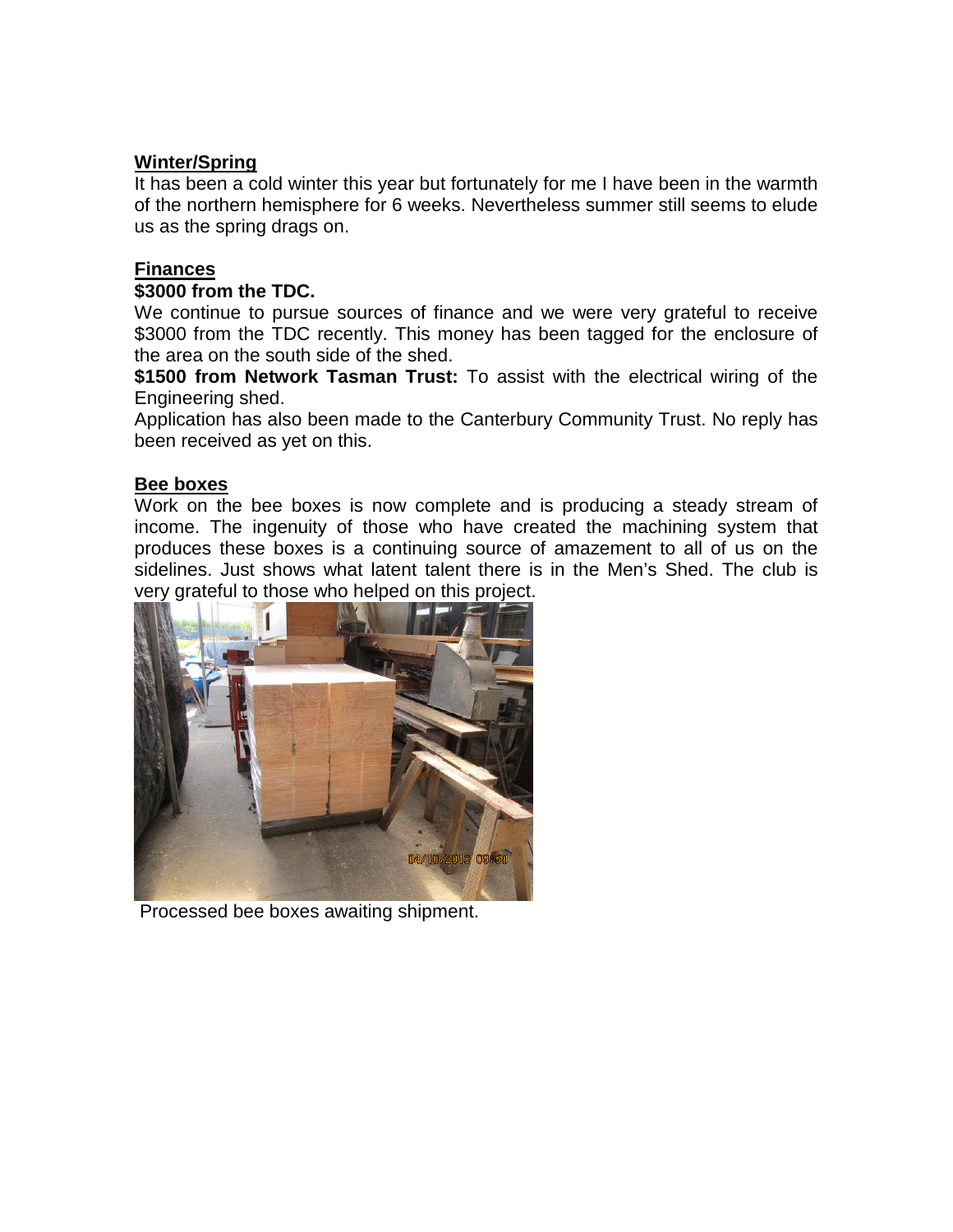

The machinery for forming the box sides



And for putting in the hand hold slots.

## **Engineers Shed**

Work continues on the foundations for the engineering workshop with Garry doing some hard work on the foundations. Regrettably he also discovered the remnants of a river bed and its associated gravel and this did not assist the excavation process. As Garry put it: I do this sort of work until my body says stop and then I go away for a few days. By the time that I write this he will have no doubt completed the excavation of the perimeter foundations. The steel is being bent for the foundations.

However it is not all work and here are Clarrie and Garry making good use of the smoko room.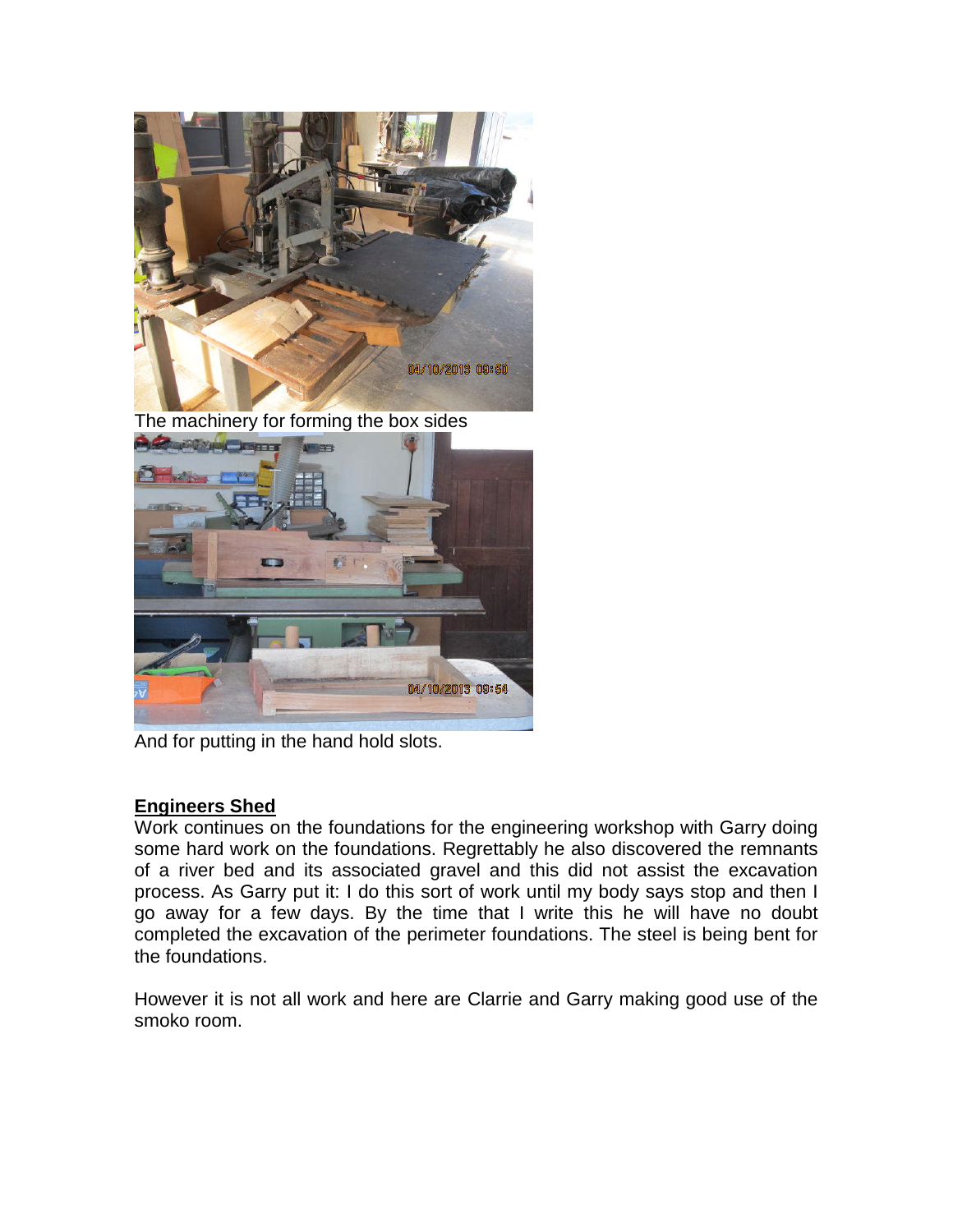

**Shirkin'**



**and workin'.**

**If you can spare a day or 3 to help please contact Alan Kissell on 0272820185.**

## **Shed BBQ**

We held a barbeque at the shed at the end of last month and we will be holding another at 4pm on Friday November 29th. As usual, food will be provided but you will need to bring your own refreshments. Make some time for this event as it is an opportunity to meet other members of your club, find out what they are doing and generally socialise.